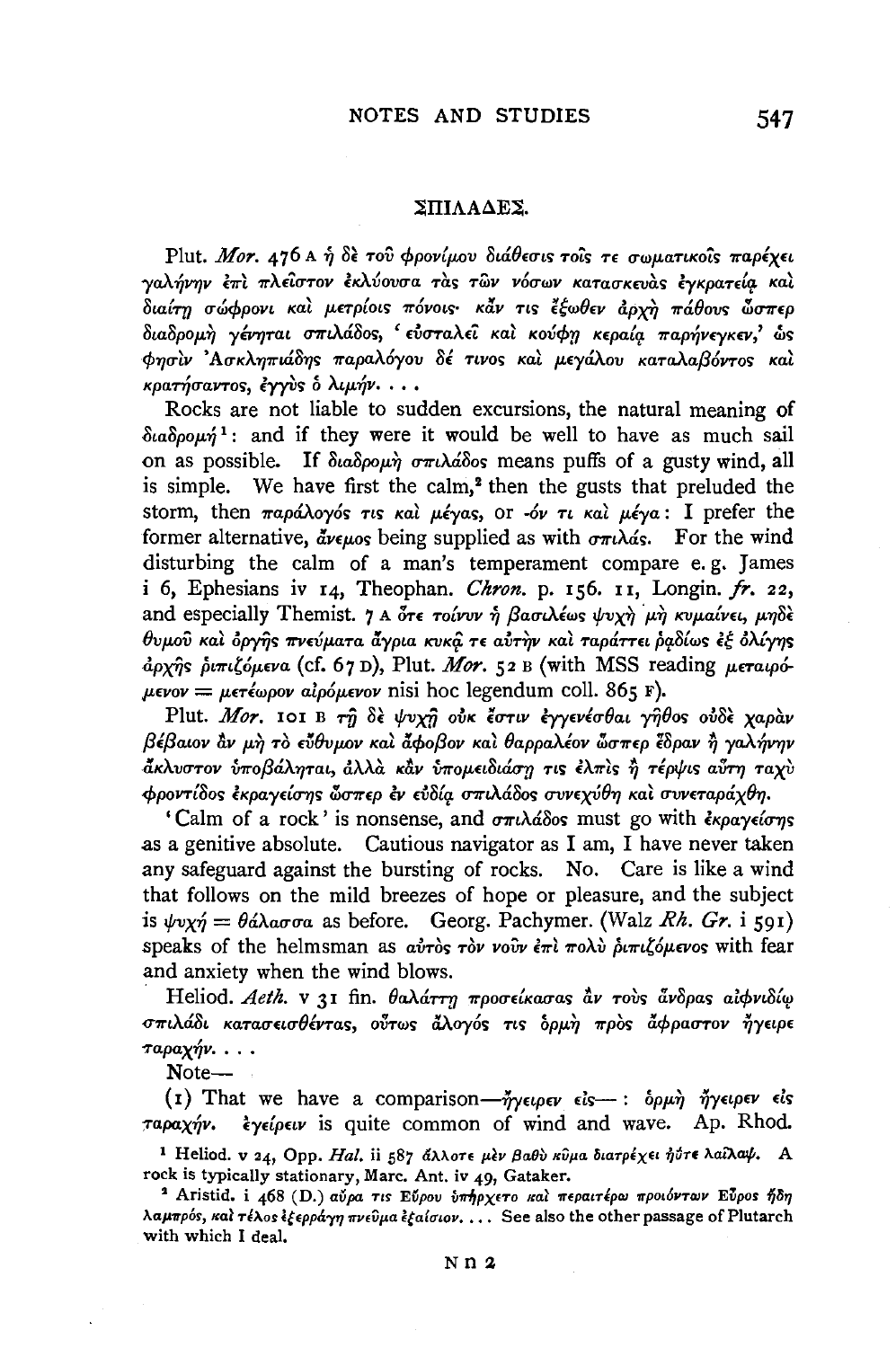i 1159, Lucian iii 363, Greg. Naz. i 148 D (Bened.). For  $\delta \rho \mu \eta$  and the metaphor see Philo i p. 230 M.

 $\overrightarrow{a}$  That the *order* demands that the men shall be compared to the sea.

(3) *Katagew Oevras* cannot be 'thrown out on to' or 'shaken by' a rock: the Greeks (I could give numerous instances) say  $-\hat{p}\eta\gamma v$ , *-aparr-, &c., not -ou-.* On the other hand it may be nearly equivalent to διπισθέντας. Eust. p. 1443. 40 couples εύκατάσειστον και ευρίπιστον. Hence the sense given by Warschewicz is undoubtedly right: 'Mari comparasses viros repentino turbine concitatos.'

A fourth place where the rendering ' storm ' is somewhat preferable is in Philipp. *A. P.* vii 382. 6 where the corpse says  $\partial \delta \partial \dot{\delta}$   $\partial \dot{\tau}$  *x*  $\partial \dot{\sigma}$  *z*  $\partial \dot{\gamma}$ *viviviv*  $\epsilon_{\rm w}$   $\phi_{\rm p\alpha}$   $\Delta \epsilon_{\rm \gamma}$   $\sigma_{\rm \pi}$ ,  $\Delta \hat{\omega}_{\rm \gamma}$  (turbine Brodaeus). 'Nor, on the land, will I have peace from buffeting against this rock' is impossible : Philippus is not Thucydides. But *φρικαλέον* may be right (see below). Compare *ya.Af,v'Y} 7rVciJftaTOr;* Theophr. *fr.* vi 31.

If we now examine Jude 12, it will be noticed that no meaning of *σπιλάδες* exactly suits *συνευωχούμενοι* and *ποιμαίνοντες*: but that the article is masculine, and that in general the comparison is to things that are *αστάθμητοι*, εν*ρίπιστοι*, uncertain, fading, and variable; clouds borne by the winds, withered trees, waves, planets. On the article I would not build much, though  $\sigma \pi \lambda \phi$  is adjectival and of a wind presumably masculine. In such company winds<sup>1</sup> are more naturally mentioned than rocks or spots. So I think Oecumenius understood the word; so the inventor of the word *κατασπιλάζειν* (see *Thes.* Valpy or Dindorf, and cf. *KaTaiy{,£iv,* which is fancifully treated in the *Etym. Magn.*); and so the old glossaries which give *procella*. And they are undoubtedly right. With the masculine article and participles the idea of rocks would not necessarily be suggested rather than the contemporary use of the word of a ' storm '.

What, finally, is the meaning of  $\sigma \pi \iota \lambda$  as  $\tilde{d} \nu \epsilon \mu$ os? A 'dirty,' 'foul' wind, perhaps, not in the quasi-metaphorical sense in which we say it, but literally. Plat. *Rep.* 496 C έν χειμώνι κονιορτού και ζάλης...  $d\pi$ <sub>σ</sub>στας... καθαρός... Plut. *Mor*. 126 c ού καθαρόν άλλα συμπεφυρ*μένον πολλ*ω τω άλλοτρίω και μεμωλωπισμένον ὥσπερ εκ ζάλης και γειμωνος. Hesych. 'Aζα[λ]<sup>2</sup> : πολύπνουν (see Schmidt's note: δλιγόπνουν probably refers to 'Αζαλ-). "Αζα: *άσβολος, κόνις, παλαιότης, κόπρος έν άγγείω δπομείνασα.* (Below, however, 'Αζήμοι: πνοαί is, I take it, merely for  $d\xi\eta\mu\omega = d\pi\eta\mu\omega$ νες.)  $d\xi a\lambda\omega$ s in Ibyc. *fr. 1* must (*pace Smyth*) refer to a foul or blustering wind, not a ' hot ' wind, since the reference is to *Boplar;:* where for *cp>..cfywv* cf. Valek. on Eur. *Phoen.* 248.

<sup>1</sup> Compare e. g. Claudian in Rufin, i 91 violentius Austris acribus, Euripi refluis *incerlius undis, prodigium,* of Rufinus.